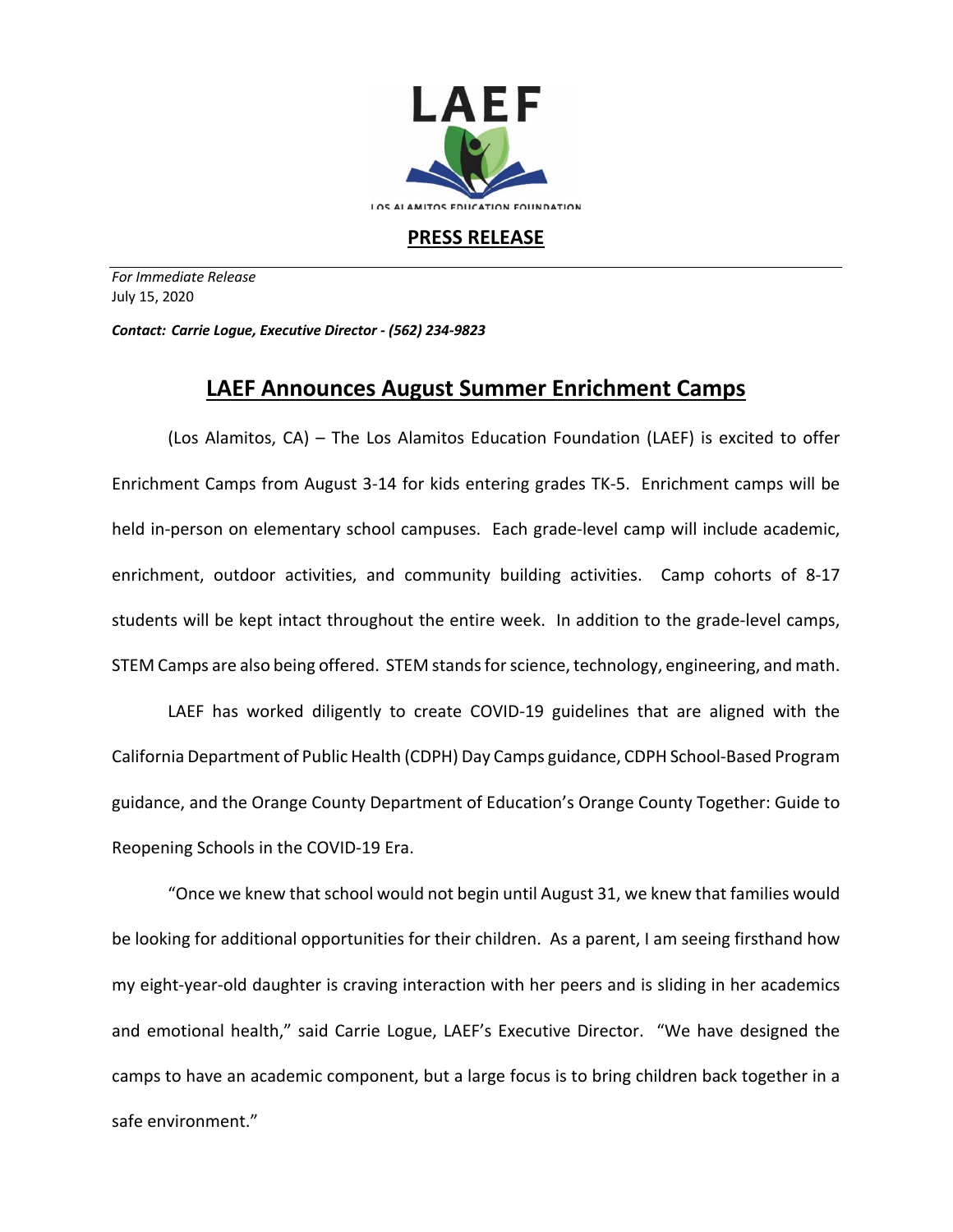The LAEF Enrichment Camps mission is to reconnect students with a teacher, their peers, and the classroom environment through a fun, enriching, academically engaging, and emotionally safe summer camp.

Camp 1 will run August 3-7 at Rossmoor Elementary. Camp 2 will run August 10-14 at Weaver Elementary. All camps will be held from 9:00am to 12:00pm daily with additional camps from 12:45-3:45pm. Camp guidelines only allow students to be enrolled in one camp per week.

The camp fee is \$175 until July 27 and \$190 thereafter. Multi-class discounts are available  $-10%$  off of the 2<sup>nd</sup> camp and 15% off additional camps. To find camp descriptions, teacher bios, COVID-19 guidelines and registration details, please visit LAEF4Kids.org/EnrichmentCamps. Fee scholarships are also available to those who quality at www.LAEF4kids.org/scholarships.

LAEF is the non-profit partner of Los Alamitos Unified School District. LAEF enhances educational excellence by providing after-school and summer enrichment programs to children in grades Pre-K to 12. LAEF impacts all students by providing significant funding for STEAM teachers and instruction, as well as igniting new programs and providing valuable resources. For more information, visit www.LAEF4kids.org or email info@LAEF4kids.org today!